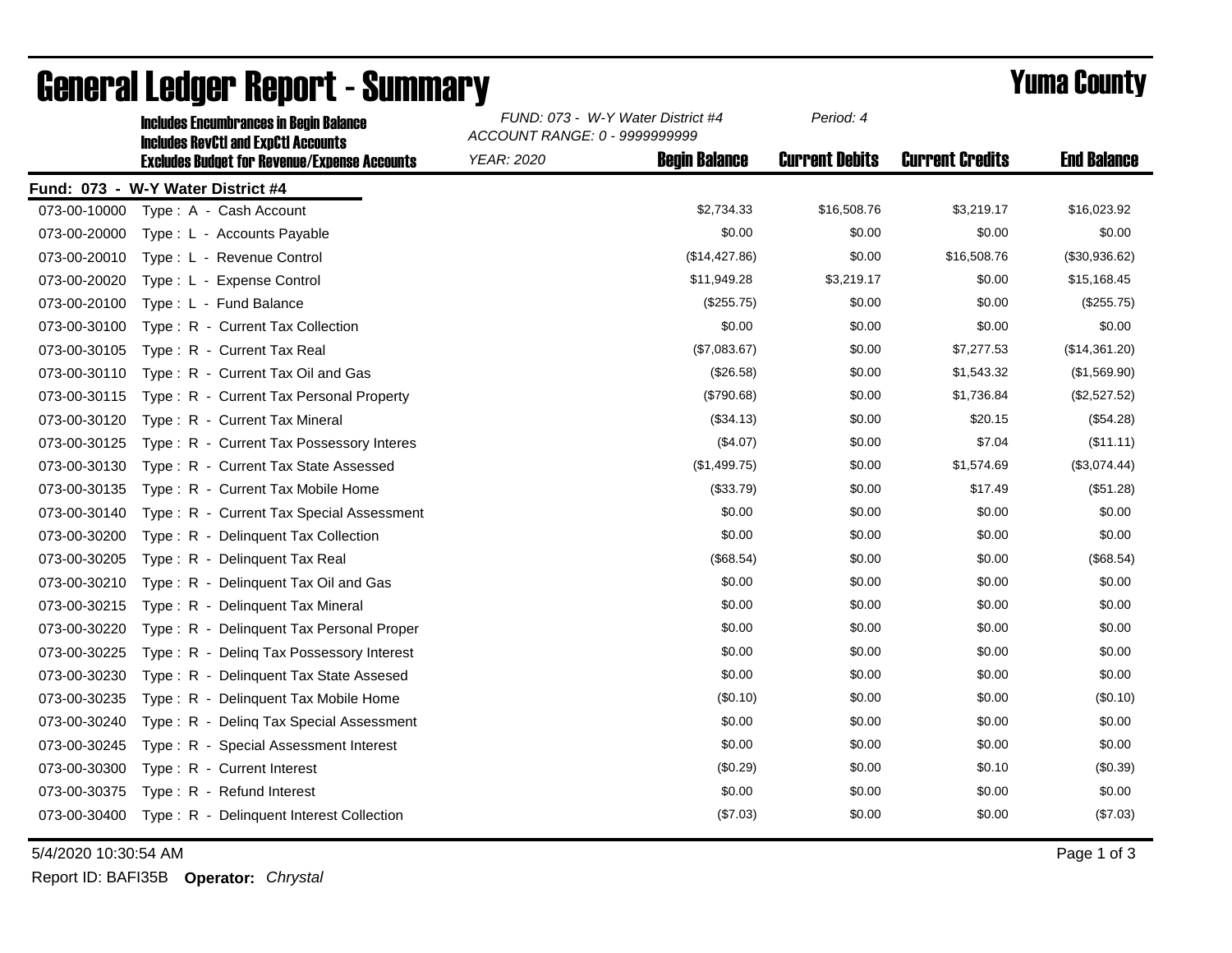|              | <b>Includes Encumbrances in Begin Balance</b><br><b>Includes RevCtI and ExpCtI Accounts</b> |                                   | FUND: 073 - W-Y Water District #4<br>ACCOUNT RANGE: 0 - 9999999999 |                             | Period: 4             |                                  |                    |
|--------------|---------------------------------------------------------------------------------------------|-----------------------------------|--------------------------------------------------------------------|-----------------------------|-----------------------|----------------------------------|--------------------|
|              | <b>Excludes Budget for Revenue/Expense Accounts</b>                                         |                                   | <b>YEAR: 2020</b>                                                  | <b>Begin Balance</b>        | <b>Current Debits</b> | <b>Current Credits</b>           | <b>End Balance</b> |
|              | Fund: 073 - W-Y Water District #4                                                           |                                   |                                                                    |                             |                       |                                  |                    |
| 073-00-30500 | Type: R - Miscellaneous Collections                                                         |                                   |                                                                    | \$0.00                      | \$0.00                | \$0.00                           | \$0.00             |
| 073-00-32100 | Type: R - Transfers In                                                                      |                                   |                                                                    | \$0.00                      | \$0.00                | \$0.00                           | \$0.00             |
| 073-00-33000 | $Type: R - Auto Tax B Collection$                                                           |                                   |                                                                    | (\$675.74)                  | \$0.00                | \$158.03                         | $(\$833.77)$       |
| 073-00-33100 | Type: $R -$ Auto Tax A & F Collection                                                       |                                   |                                                                    | (\$196.63)                  | \$0.00                | \$69.36                          | (\$265.99)         |
| 073-00-38000 | Type: R - Pump Assessment                                                                   |                                   |                                                                    | (\$4,006.86)                | \$0.00                | \$4,104.21                       | (\$8,111.07)       |
| 073-00-49100 | $Type: X - Treasure Fees$                                                                   |                                   |                                                                    | \$403.12                    | \$484.84              | \$0.00                           | \$887.96           |
| 073-00-49401 | Type: X - Transfer Out                                                                      |                                   |                                                                    | \$0.00                      | \$0.00                | \$0.00                           | \$0.00             |
| 073-00-49500 | Type: X - Checks Written / ACH Transfer                                                     |                                   |                                                                    | \$11,546.16                 | \$2,734.33            | \$0.00                           | \$14,280.49        |
|              |                                                                                             | Fund: 073 - W-Y Water District #4 |                                                                    | (\$2,478.58)<br>Totals :    | \$22,947.10           | \$36,236.69                      | (\$15,768.17)      |
|              |                                                                                             | <b>Total Fund Revenues:</b>       | \$16,508.76                                                        | <b>Total Fund Expenses:</b> | \$3,219.17            | <b>Net Revenue Over Expense:</b> | \$13,289.59        |

## General Ledger Report - Summary **Example 2018** Yuma County